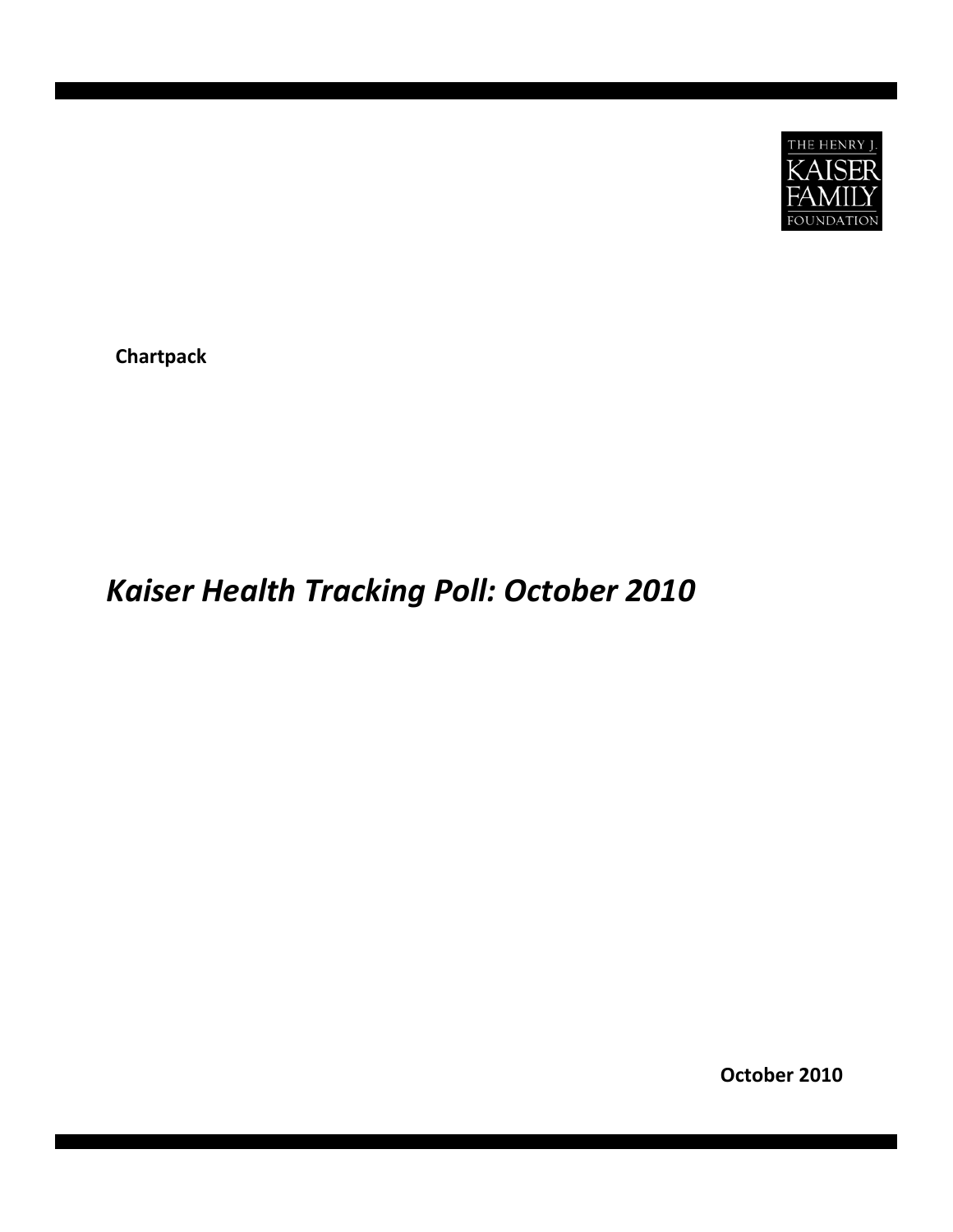### **Views on Health Reform: Remains Divided**

CHART 1

**As you may know, a new health reform bill was signed into law earlier this year. Given what you know about the new health reform law, do you have a generally favorable or generally unfavorable opinion of it?**



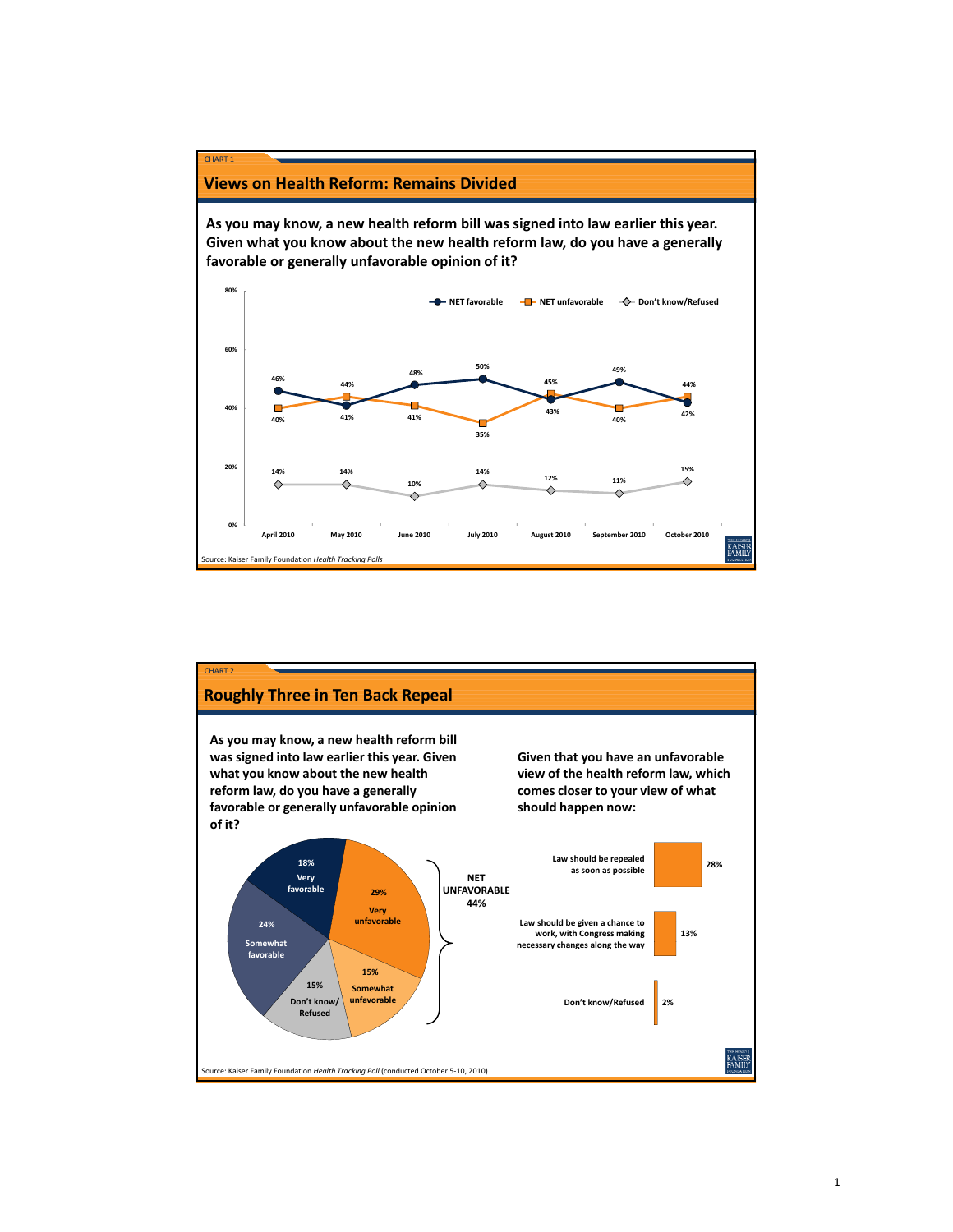

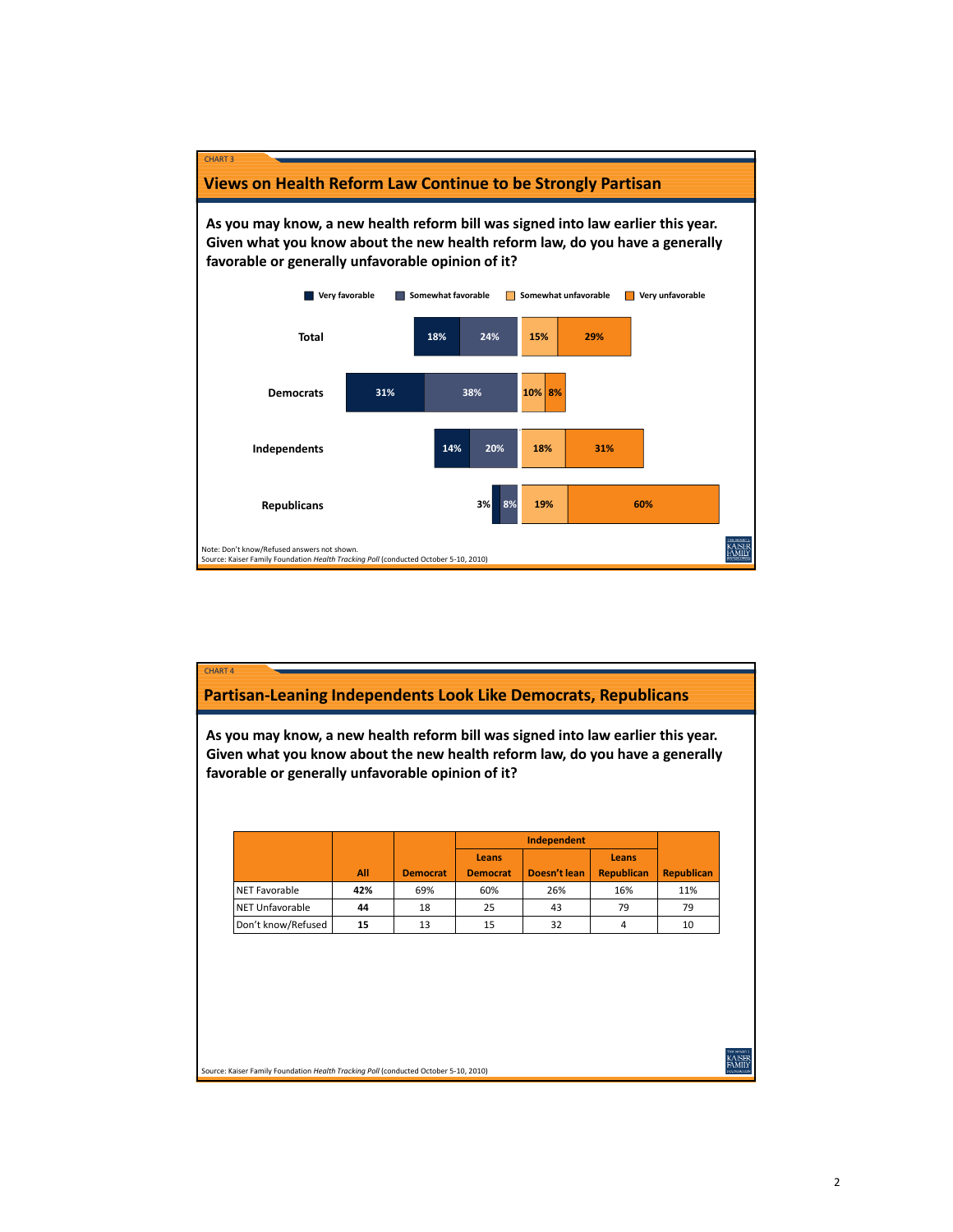

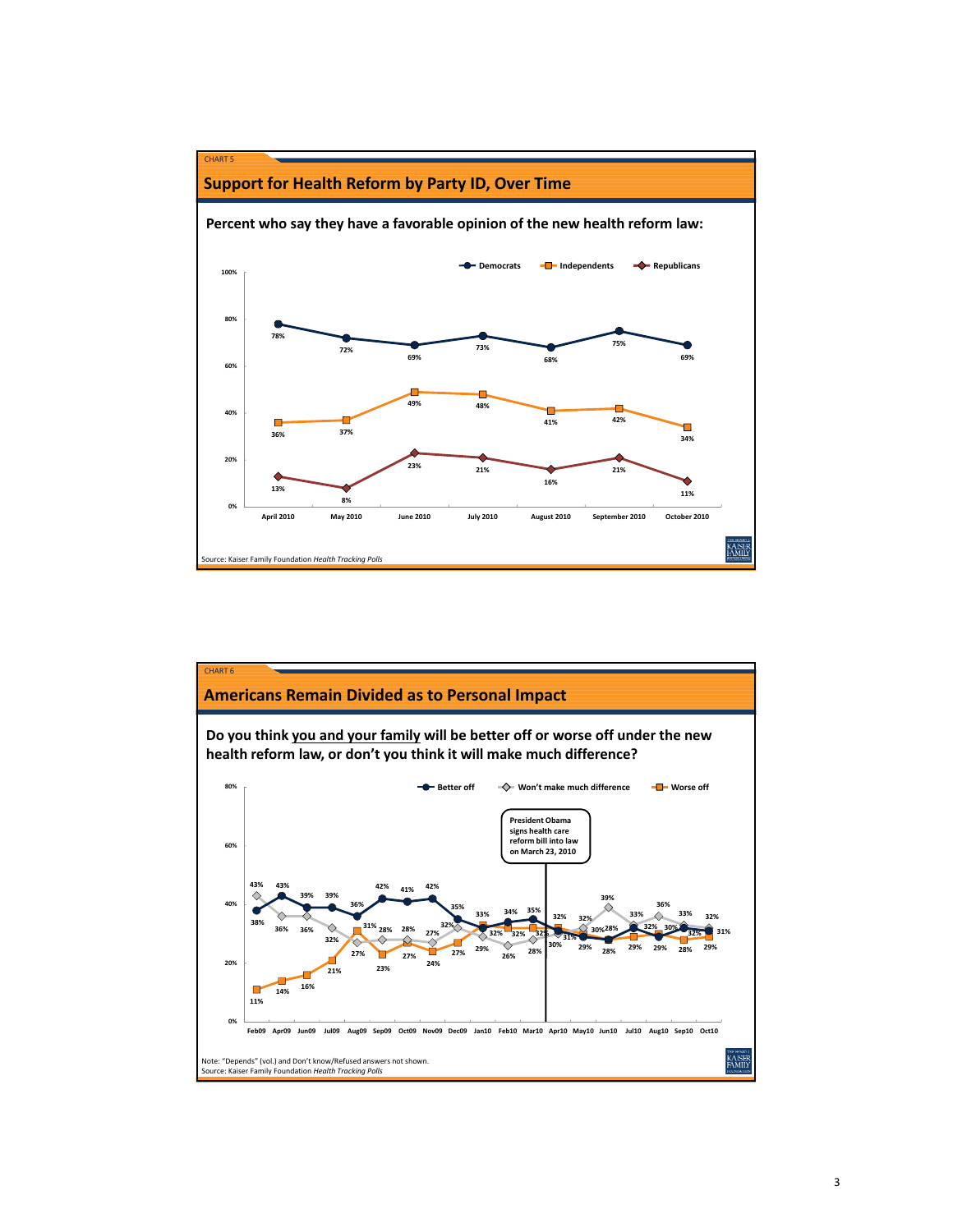

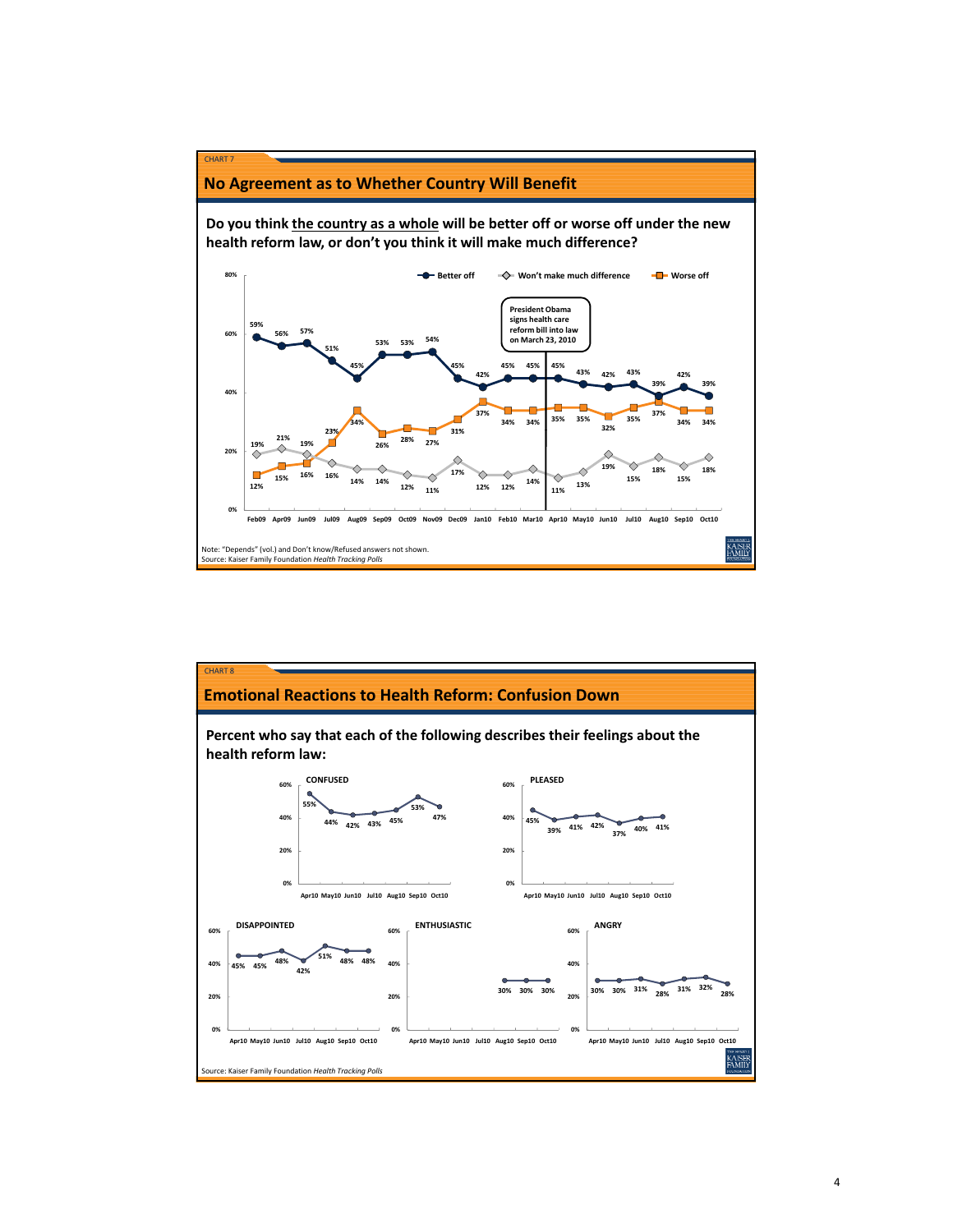

## **Economy Continues to Lead the List of Voting Issues**

CHART 10

**Of the issues you said would be extremely important to your vote for Congress in November, which one would you say will be most important?**

|                                    | All                  | <b>Registered Voters</b> |      |      |      |
|------------------------------------|----------------------|--------------------------|------|------|------|
| Most important issue to their vote | <b>Likely Voters</b> | All                      | Dem. | Ind. | Rep. |
| The economy and jobs               | 33%                  | 35%                      | 41%  | 34%  | 29%  |
| Dissatisfaction with government    | 12                   | 10                       | 3    | 12   | 18   |
| Health care reform                 | 11                   | 10                       | 10   | 9    | 10   |
| The war in Afghanistan             | 9                    | 8                        | 9    | 8    | 9    |
| The budget deficit                 |                      | 6                        | 3    | 8    | 8    |
| Taxes                              | 6                    | 5                        | 6    | 6    | 4    |
| Immigration                        | 3                    | 4                        | 3    | 3    | 5    |
| Energy policy                      | ,                    | $\mathcal{P}$            | 3    | 2    | <1   |

Note: None/Other, Not voting, and Don't know/Refused responses not shown. Source: Kaiser Family Foundation *Health Tracking Poll* (conducted October 5‐10, 2010)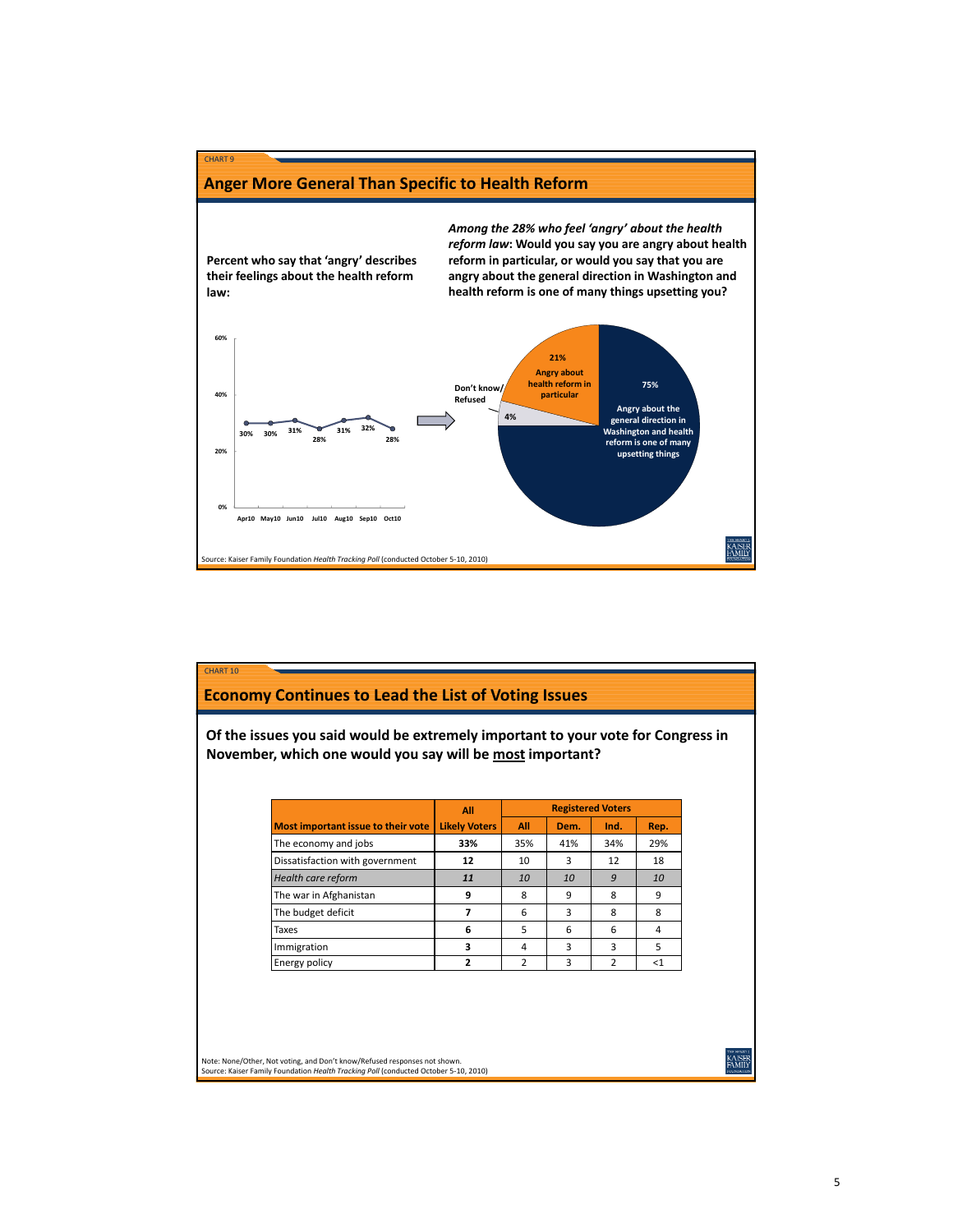

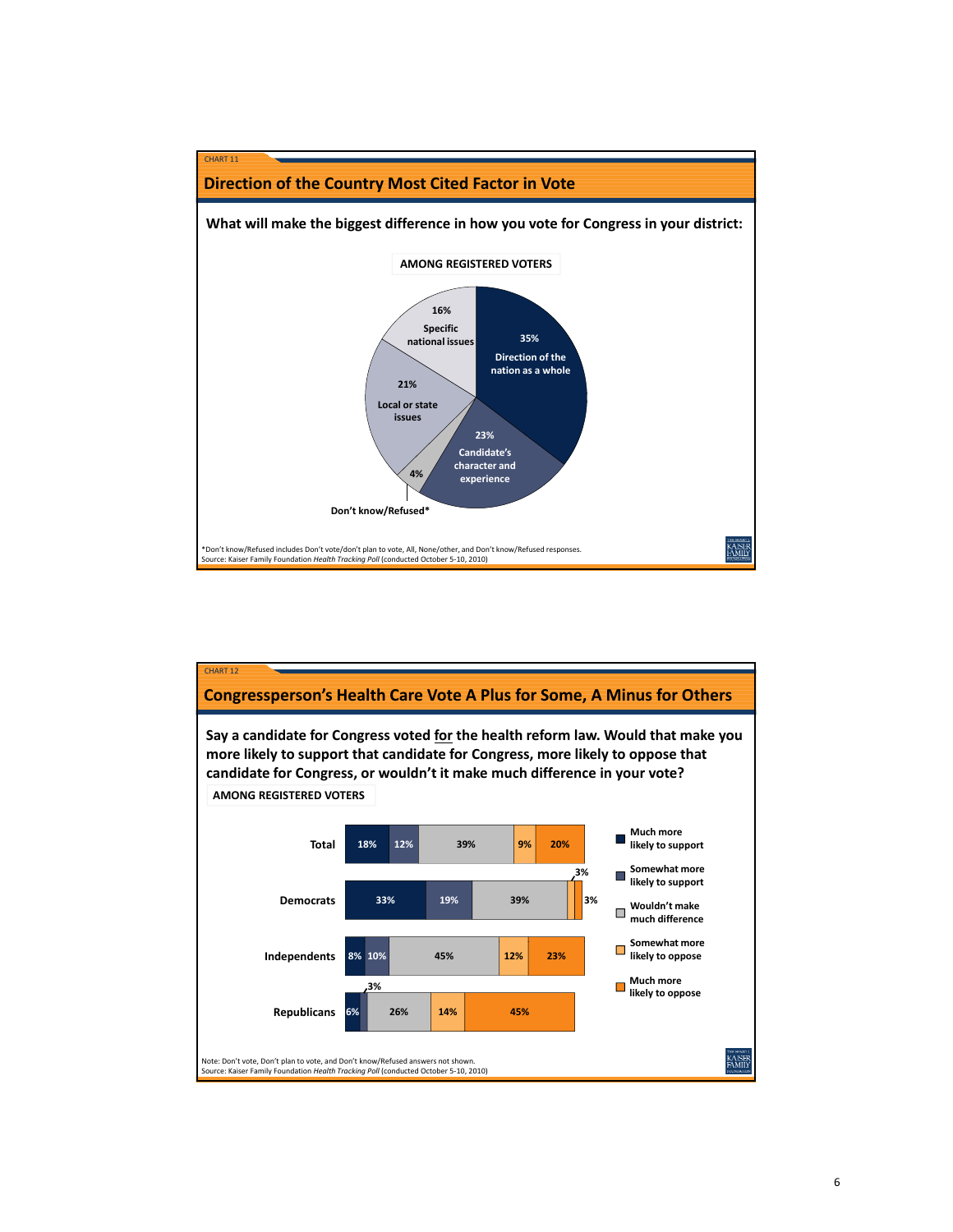

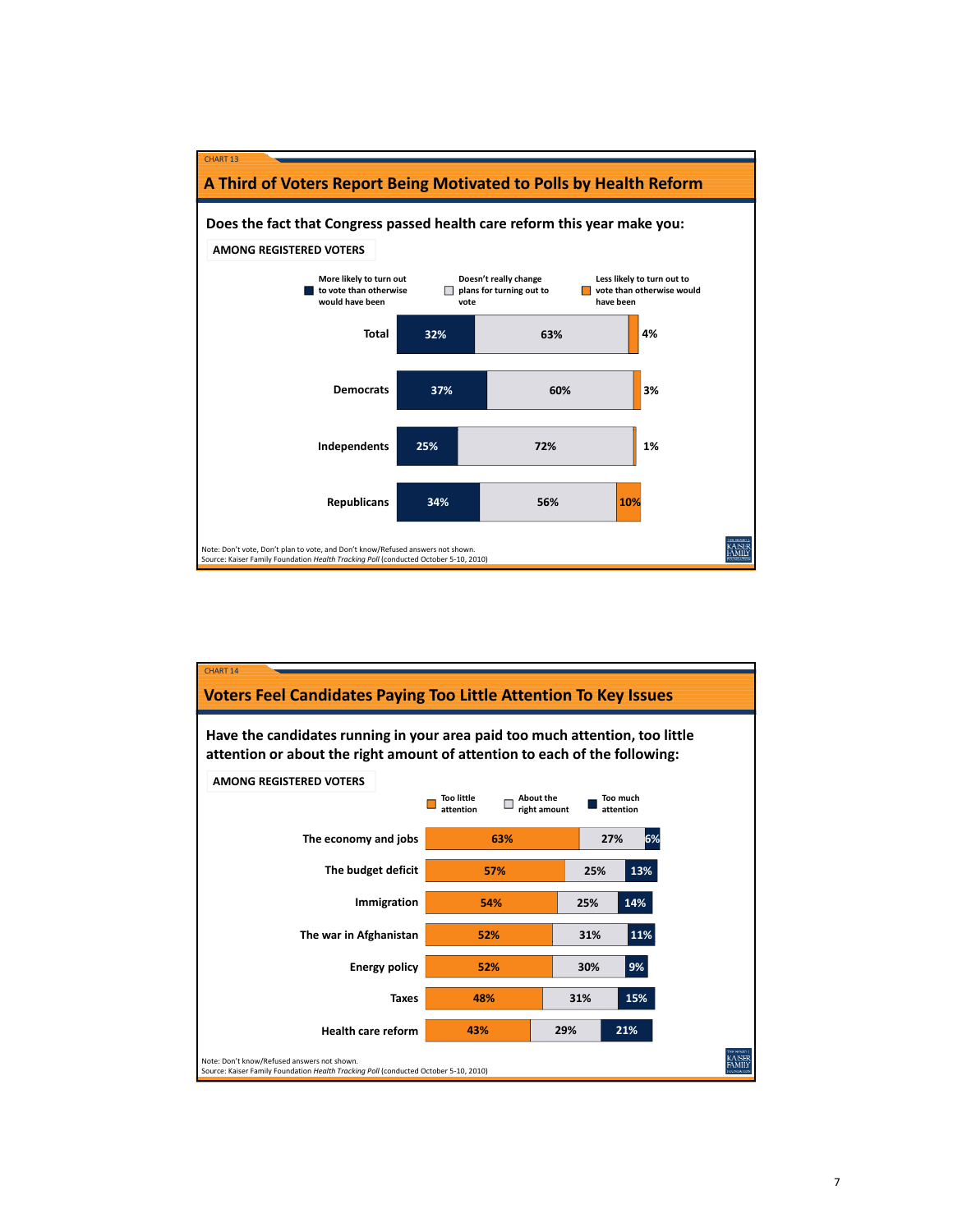

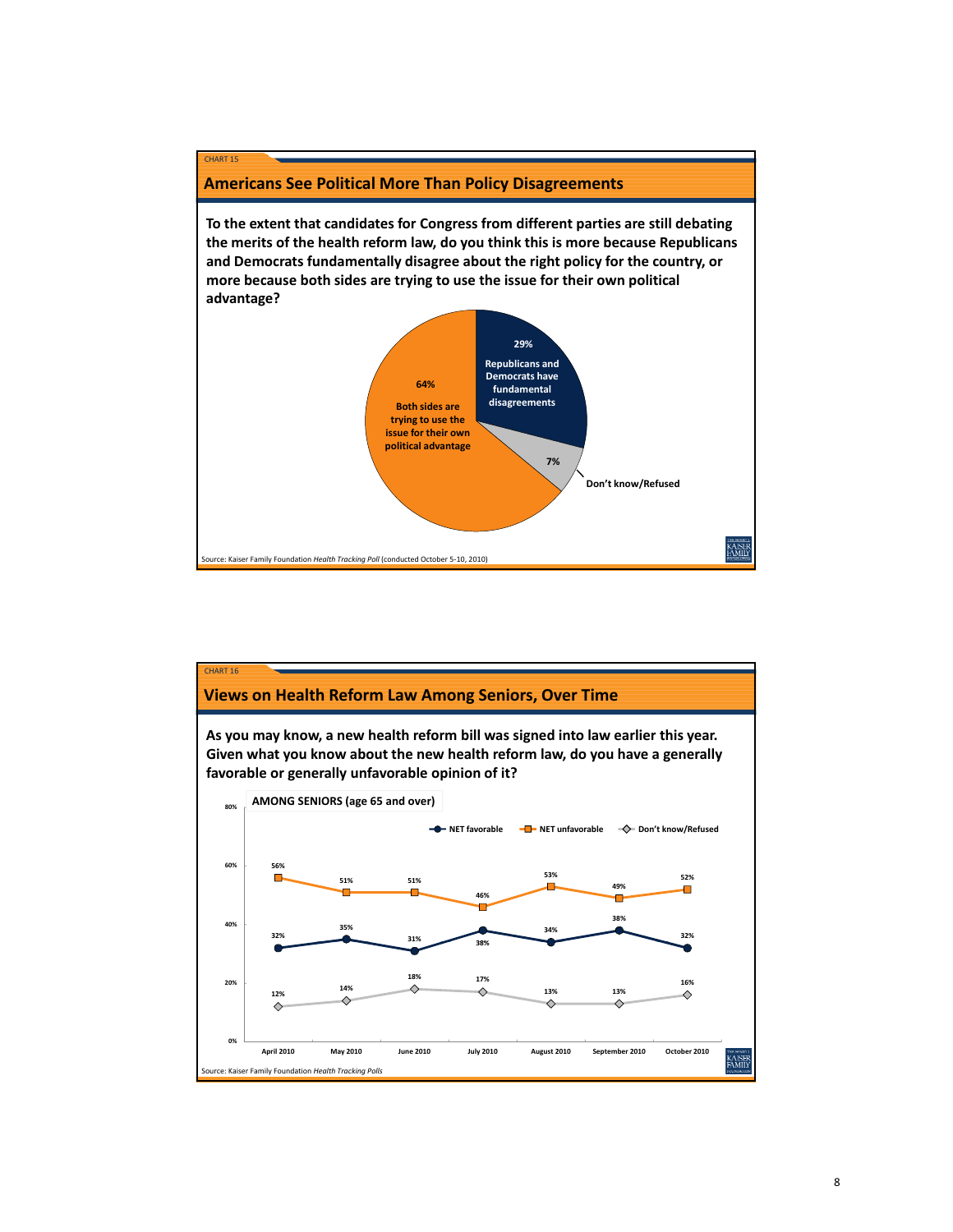

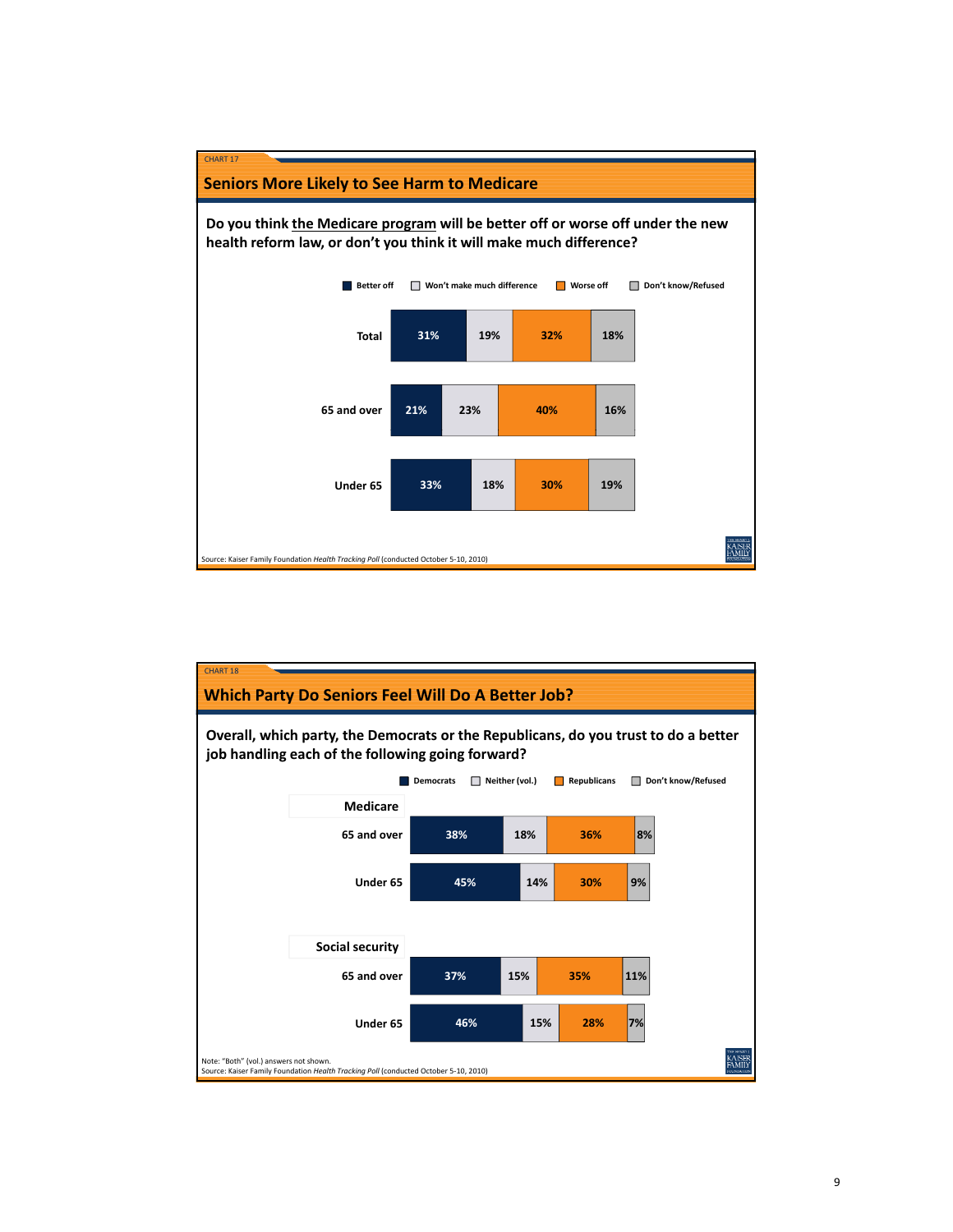

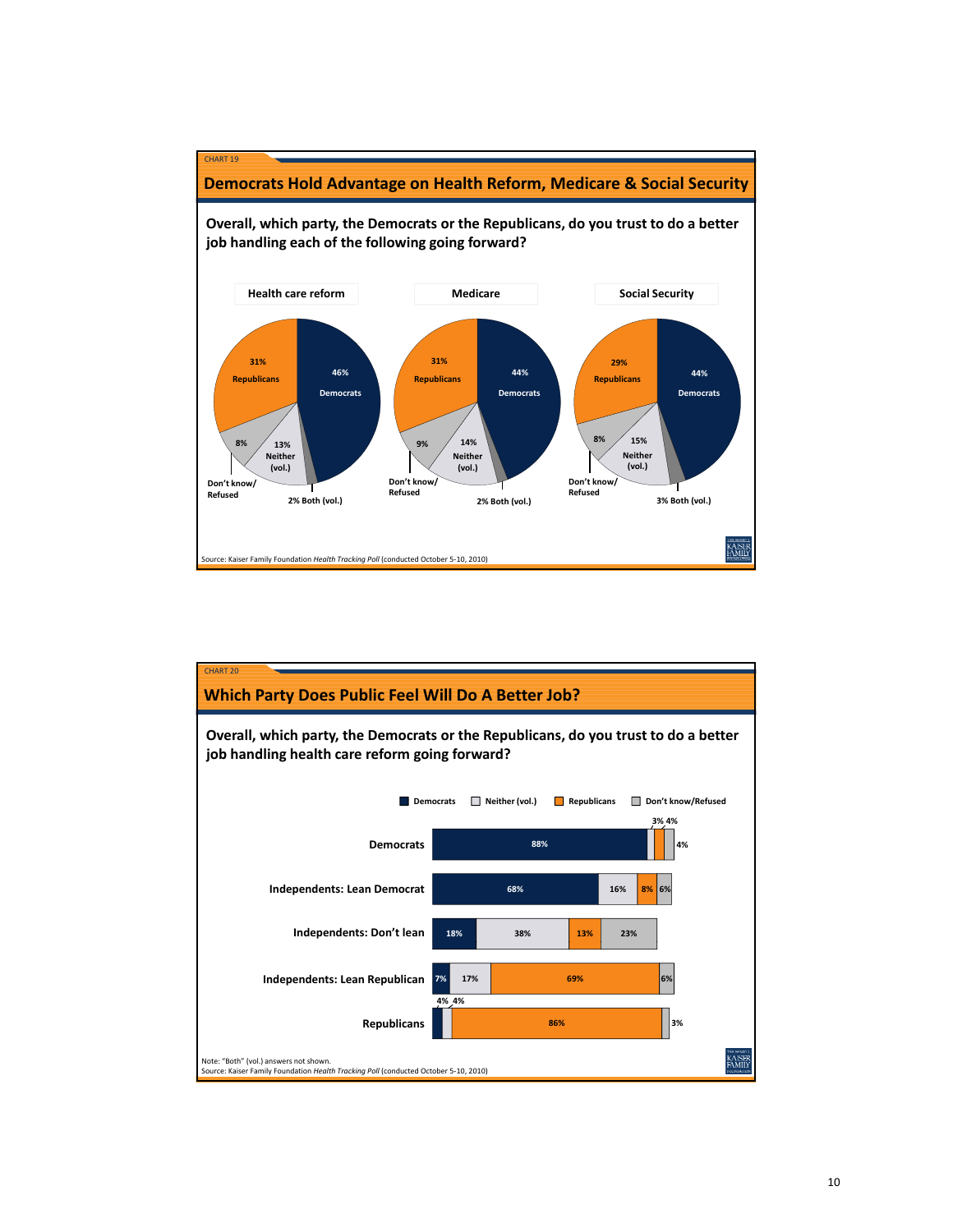# **Methodology**

CHART 21

This *Kaiser Health Tracking Poll* was designed and analyzed by public opinion researchers at the Kaiser Family Foundation led by Mollyann Brodie, Ph.D., including Claudia Deane, Sarah Cho, and Theresa Boston. The survey was conducted October 5 through October 10, 2010, among a nationally representative random sample of 1,202 adults ages 18 and older, including 1,073 adults who say they are registered to vote. Telephone interviews conducted by landline (801) and cell phone (401, including 172 who had no landline telephone) were carried out in English and Spanish by Princeton Survey Research Associates.

The margin of sampling error for the total sample is plus or minus 3 percentage points. Margin of sampling error for registered voters is plus or minus 3 percentage points. For results based on other subgroups, the margin of sampling error may be higher. Note that sampling error is only one of many potential sources of error in this or any other public opinion poll.

"VOL" indicates that a response was volunteered by respondent, not an explicitly offered choice.

Due to rounding, percentages may not add to 100.

**AISE**<br>AMIL